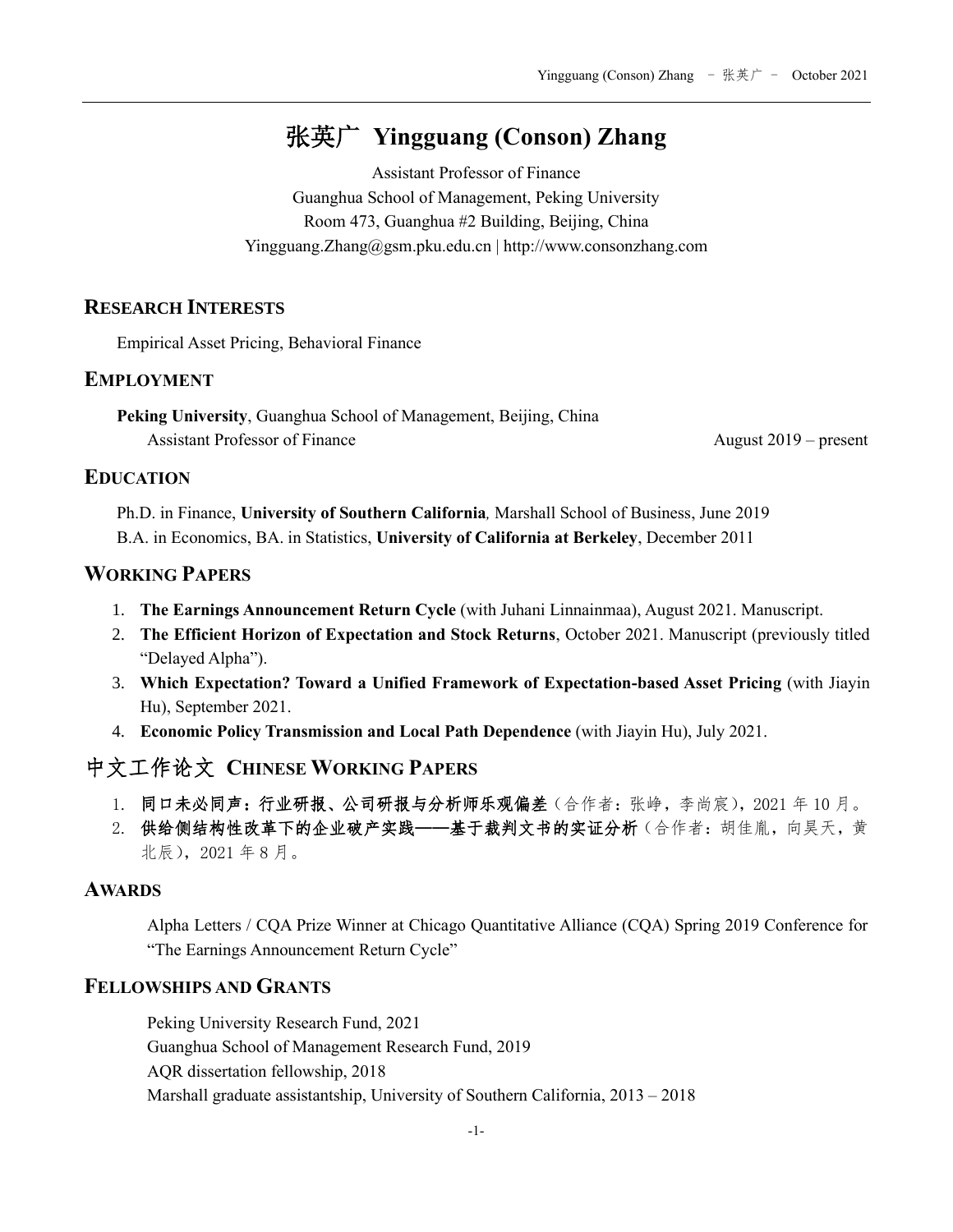### **INVITED PRESENTATIONS**

- 2021 University of Hong Kong\*, Tsinghua University\*, TU Munich\*, CCER Summer Institute, 中 国金融前沿学术论坛
- 2020 INSEAD\*, UC Irvine\*, School of Economics Peking University
- 2019 American Finance Association, Chicago Quantitative Alliance (Spring)
- 2018 SFS Cavalcade
- 2017 Trans-Atlantic Doctoral Conference (London Business School)

*\* Paper presented by coauthor*

#### **TEACHING**

#### **Peking University:**

*Undergraduate:*

Risk Management (Fall 2021)

Security Analysis and Investment (Spring 2021)

Financial Risk and Management (Fall 2019, Fall 2020)

Introduction to Finance (Spring 2020)

#### *Graduate:*

Empirical Asset Pricing (Fall 2020, Fall 2021)

Investment and Asset Pricing (Spring 2021)

Seminar in Finance I (Fall 2019)

Seminar in Finance II (Spring 2020)

#### **University of Southern California:**

*Undergraduate*:

Business Finance (BUAD 306, Summer 2017)

Teaching assistant for Prof. Arthur Korteweg (Corporate Financial Strategy, FBE 432, Spring 2017 & Spring 2016)

#### *Graduate*:

Teaching assistant for Prof. John Matsusaka and Prof. Oguzhan Ozbas (Financial Economics, FBE 652, Fall 2015)

## **REFEREE**

Review of Finance, Journal of Financial Service Research, Review of Accounting Studies

#### **OTHER EXPERIENCES**

**Global Alternative Premia, AQR Capital Management**  *Dissertation Fellow* (06/2018 – 08/2018, Greenwich, CT) **Fixed Income Global Alpha, BlackRock** *Quantitative Research Intern* (06/2015 – 08/2015, San Francisco, CA) **Portfolio Research Group, Moody's Analytics** *Portfolio Research Intern* (06/2014 – 08/2014, San Francisco, CA)